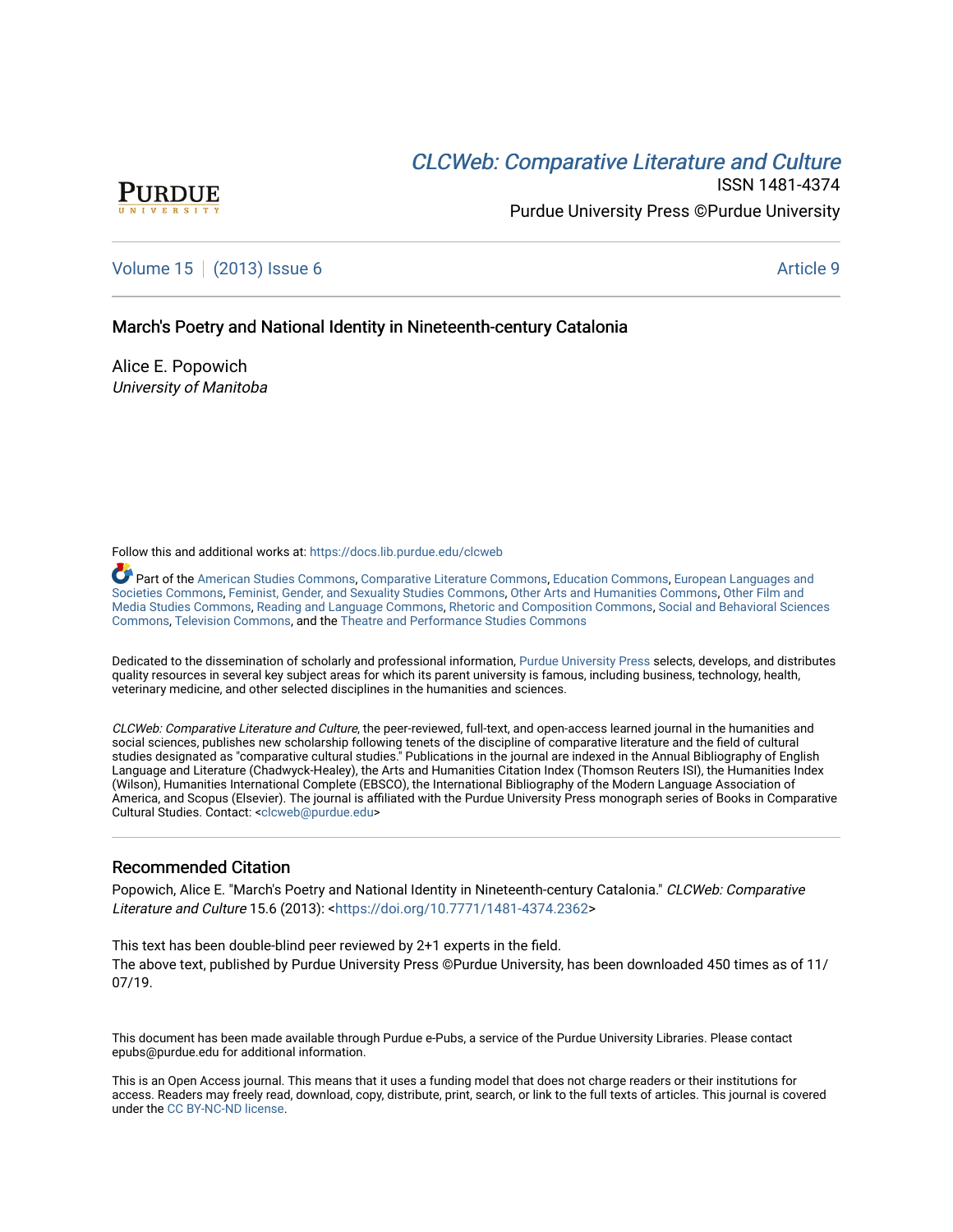

# CLCWeb: Comparative Literature and Culture

ISSN 1481-4374 <http://docs.lib.purdue.edu/clcweb> Purdue University Press ©Purdue University

CLCWeb: Comparative Literature and Culture, the peer-reviewed, full-text, and open-access learned journal in the humanities and social sciences, publishes new scholarship following tenets of the discipline of comparative literature and the field of cultural studies designated as "comparative cultural studies." In addition to the publication of articles, the journal publishes review articles of scholarly books and publishes research material in its Library Series. Publications in the journal are indexed in the Annual Bibliography of English Language and Literature (Chadwyck-Healey), the Arts and Humanities Citation Index (Thomson Reuters ISI), the Humanities Index (Wilson), Humanities International Complete (EBSCO), the International Bibliography of the Modern Langua-ge Association of America, and Scopus (Elsevier). The journal is affiliated with the Purdue University Press monog-raph series of Books in Comparative Cultural Studies. Contact: <clcweb@purdue.edu>

#### Volume 15 Issue 6 (December 2013) Article 9 Alice E. Popowich, "March's Poetry and National Identity in Nineteenth-century Catalonia" <http://docs.lib.purdue.edu/clcweb/vol15/iss6/9>

Contents of CLCWeb: Comparative Literature and Culture 15.6 (2013) Special Issue New Work about World Literatures Ed. Graciela Boruszko and Steven Tötösy de Zepetnek <http://docs.lib.purdue.edu/clcweb/vol15/iss6/>

Abstract: In her article "March's Poetry and National Identity in Nineteenth-century Catalonia" Alice E. Popowich investigates the role Ausiàs March's (1397-1459) oeuvre played in the creation of a distinct national identity of nineteenth-century Catalonia. The sociopolitical implications of renaixença and the romantic notion of Volksgeist are employed to situate renewed interest in March's poetry, while the study of reprints from the period allow reflections on the manipulation of March's celebrity in order to move political agendas forward in the establishment of the identity and culture of Catalonia. Popowich postulates that March's poetry influenced nineteenth-century literary rhetoric and politics whereby a regional dialectic was formed and that stood apart from Castilian hegemonizing of culture in the period.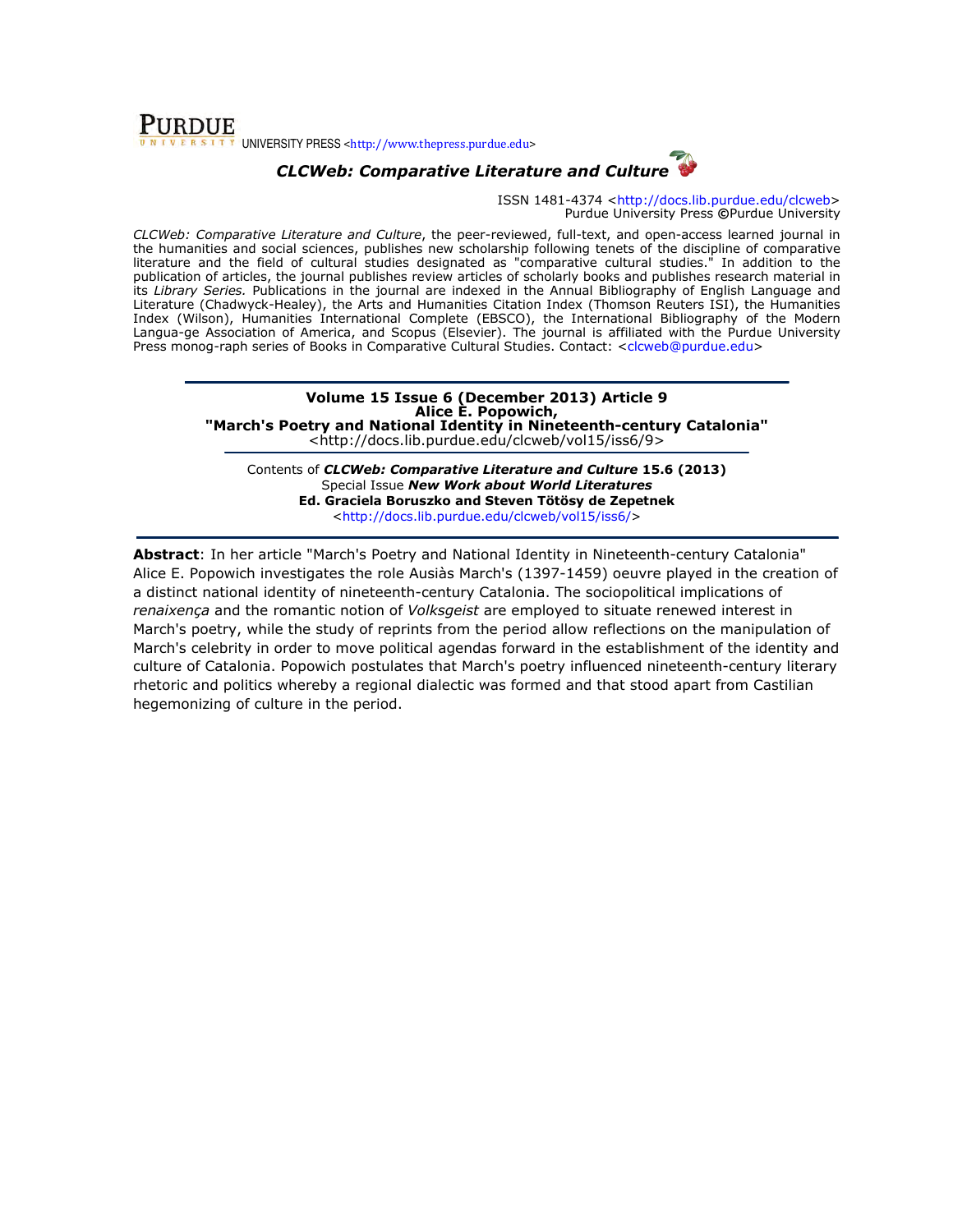### Alice E. POPOWICH

### March's Poetry and National Identity in Nineteenth-century Catalonia

One cannot visit either of Catalonia's two main cities València and Barcelona without learning about their most celebrated son, Ausiàs March (1397-1459): monuments, secondary schools and colleges, streets, and avenues have been named after him. A medieval troubadour and knight, March's poetry brought to life a distinct Catalan identity and language that would impact Catalan consciousness in the wake of the industrial revolution and he influenced also Castilian poetry such as by Boscan, Garcilaso, de Herrera, etc. As to the biography of March, his parents were Mossen Pere Ausiàs March and Na Lionor Ripoll, both from noble families recorded since the thirteenth century. His father published a collection of moral proverbs. March was married twice, first to Isabel Martorell - sister of the writer Joanot Martorell 1413-1468, author of Tirant lo blanch, a romance written in *vulgar llengua valènciana* and thus his interest in colloquial Catalan ran in the family, as it were. His second wife was Joana Escorna and they had a son, Pere Joan March. March had also three illegitimate children. In his youth March participated expeditions of the Mediterranean after which he engaged in writing literature (on the history of the March and related families and Asiàs March, see, e.g., Hailstone).

Following the rediscovery of March's oeuvre in the nineteenth century, his poetry impacted renaixença, a movement that transformed Catalans' view of themselves, their history, and their language within the greater Spanish state (see, e.g., Bellveser). March could not have known that his poetry would play a large role in the creation of his people's identity a few hundred years later, but he must have known that his choice to write in Catalan rather than Castilian was unique among his peers and that his valuing of colloquial expressions in his poetry would gain him audience during his lifetime. March is considered one of the greatest Catalan poets of the "golden age" and a corpus of scholarship that explores the richness of his texts. March's survival is owing only in part to his creative abilities. Another important factor in his survival and celebrity is owing to the way in which Catalonian regionalism would use his symbols as the inspiration for their movement and crown him as the savior of Catalan identity.

Catalonia has a long history of autonomy with governing institutions dating back to the twelfth century and a language that developed independently of Spanish proper isolated from the rest of the Iberian Peninsula (see, e.g., Brenan; Edles). Literature and the arts in general flourished in Catalonia until the fall of the Aragon kings when Catalonia became part of Spain. By the sixteenth century, the region had fallen into a period of artistic and literary decline known as the *decadència* and Catalan culture as a whole fell into disuse. In the late eighteenth century Catalonia began to organize a strategic resistance to the Spanish throne through a growing intellectual class whose members pressured the state for a program to support the philological, historical, and economic identity of Catalonia (see, e.g., Sanmartín; Sunyer). The group claimed that they had recently discovered Catalan medieval texts which showed that a Catalan identity existed that was distinct from that of Spain as a whole and that these texts showed that Catalonia had a literary history of its own and that it had developed independently of Spanish literature. At this point, the educated classes were still keen to gain support for Catalonia through mainstream channels rather than through rebellion as had been the case in the past. The region maintained allegiance to the Spanish crown and were not in search of a separate Catalan nation, but sought to bring pride to the people of Catalonia and gain respect within the greater Spanish community (see, e.g., Brenan; Edles).

It is important to note that the main divisive issue between Catalonia and the rest of Spain was not cultural, but economic. By the mid 1800s Catalonia and the Basque Country had become the most industrialized areas of Spain (see Edles). Catalonia was at this point a highly industrialized region and its people held more modern, democratic values than those of the traditional and agrarian society governed by Madrid (see Woolard). The bourgeois class in Barcelona was gaining strength and wealth and hoped to enter into the Spanish elite society through the traditional channels (see Solé-Tura) and their main objective was to validate Catalonia's contributions to the Spain as a whole rather than separate themselves from it. In addition to the economic conditions, Romanticism was sweeping across Europe and fed into a new Catalan self-awareness, particularly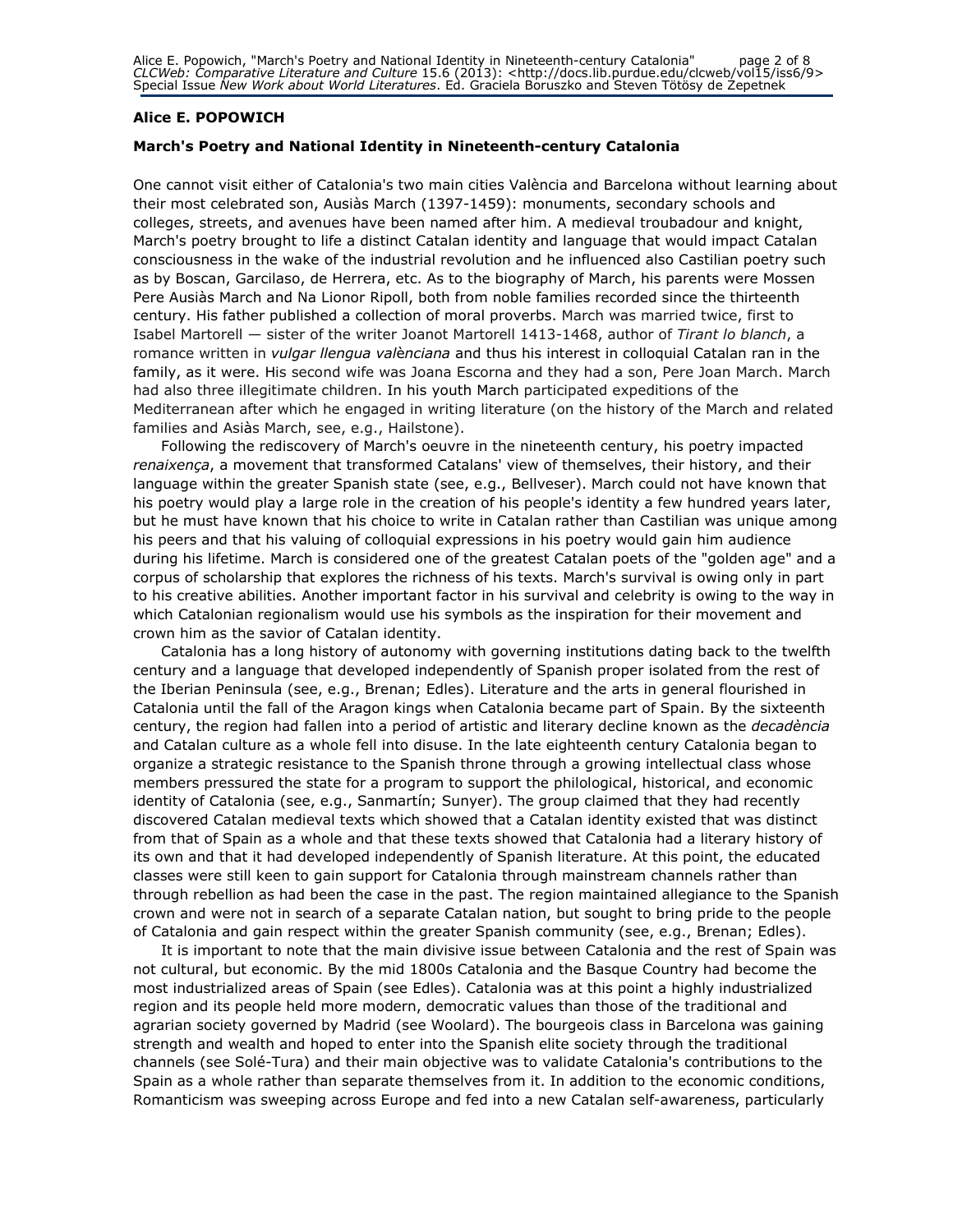Alice E. Popowich, "March's Poetry and National Identity in Nineteenth-century Catalonia" page 3 of 8 CLCWeb: Comparative Literature and Culture 15.6 (2013): <http://docs.lib.purdue.edu/clcweb/vol15/iss6/9> Special Issue New Work about World Literatures. Ed. Graciela Boruszko and Steven Tötösy de Zepetnek

in Barcelona. The expansion of romanticism into Spain along with the interest in historiography in German-language scholarship placed value on regional identities and as a consequence a heightened interest in the histories and traditions of marginalized European communities developed (see Aurell). Of particular interest to scholars at the time were the histories of territorial communities within larger states, e.g., the Basque Country, Catalonia, Ireland, and Scotland. The theory of Volksgeist was central to the Romantic philosophy impacting Catalan culture at the time. Volksgeist has at its core the idea that the identity of each region is based on centuries of interaction between its people and their environment and being "faithful" to this identity is beneficial for the survival of the region (Storm, "Regionalism" 254). In a state of Volksgeist-driven culture, expressions of culture should be rooted in the traditional or genius of the people or they were considered to undermine the valuing of the Volksgeist: "The guiding principle behind the mode of thinking was the idea that each people had its own 'spirit,' 'soul,' or 'nature,' which could be distilled from cultural expressions. This idea — which was mostly labeled Volksgeist — became widely accepted during the romantic era" (Storm, "Regionalism" 254). Catalans began to look to their regional history and culture rather than to the super culture of Castilian Spain. Catalonia saw in the notion of *Volksgeist* a valuing of their longstanding distinctness and marginalization because through this new regionalist approach a strong Catalan identity could be created to solidify a language and culture that had lived in obscurity for centuries.

In this search of their own Volksgeist, Catalans began to uncover the literary history of their region by seeking out the authors from the past who could evidence a national literature of Catalonia. Texts were hard to come by as medieval editions were scarce and there had been few reprints of medieval texts during the period of decadència. However, as Barcelona became more industrialized, so did Catalonia's ability to bring medieval Catalan authors to a greater readership. This desire to seek out of original sources of Catalan literary history was at the heart of the renaixença movement in Catalonia. Thus, the interest in the history of Catalonia and its people brought about a significant revival of the Catalan language and culture in the nineteenth century including the restoration of several cultural events such as the sardana and the troubadour literary festival *jochs florals* (interest in March's oeuvre extended in the nineteenth century beyond Catalonia and Spain, see, e.g., Hailstone; Smith). The regionalist sentiment of this period is epitomized by Buanaventura Carles Aribau's ode to his homeland, La Patria, published in 1833 and considered the official opening of the renaixença (see, e.g., Etherington). The poem is written in Catalan and was reserved mainly for colloquial use (see Sunyer 170) in much the same way Castilian and Catalan were employed in March's time. Catalan before the renaixença was considered a *patois* of Castilian (Sunyer 170), but through the efforts of philologists during this period the language was better understood and the relegation of it to patois was abandoned. After unearthing texts which spoke to the history of the regions language and literature, the renaixença sought to strengthen Catalan society's roots in traditional practices (Solé-Tura 68) as part of the development of a Catalan Volksgeist.

March was born in Gandia in the province of València in 1397 to a noble family with a literary heritage: both his uncle and his father were poets and March received a thorough humanist education focusing on the works of Petrarch, Dante, and the classical literature that had inspired them (see, e.g., Sobré). València in the fifteenth century was the capital of troubadour poetry and March belonged to this school. This group of poets wrote in Lemosi, a Valèncian adaptation of Limousin, the Occitan dialect of the earlier French troubadours (see, e.g., Brenan). The Lemosi were mainly imitators of Petrarch and followed a set style formula: starting in the thirteenth century, some of the Lemosi poets began using vernacular Catalan in their works while still following a strict troubadour style. Little by little the Catalan influence increased as troubadour limitations were relaxed until finally the transfer was complete with March, who wrote exclusively in Catalan (see Johnston). March's writings mark the end of this period known as the deprovençalization of the Lemosi style. March's choice of language and integration of Catalan themes gave his work originality that his predecessors lacked and ultimately saw him survive the decadència to become the summit of medieval Catalan lyric poetry (see Peyton).

March's choice of language and motifs reflect the socio-political milieu in Catalonia in the period in which he wrote and when poetry was the genre of the nobility: it was written in Castilian and for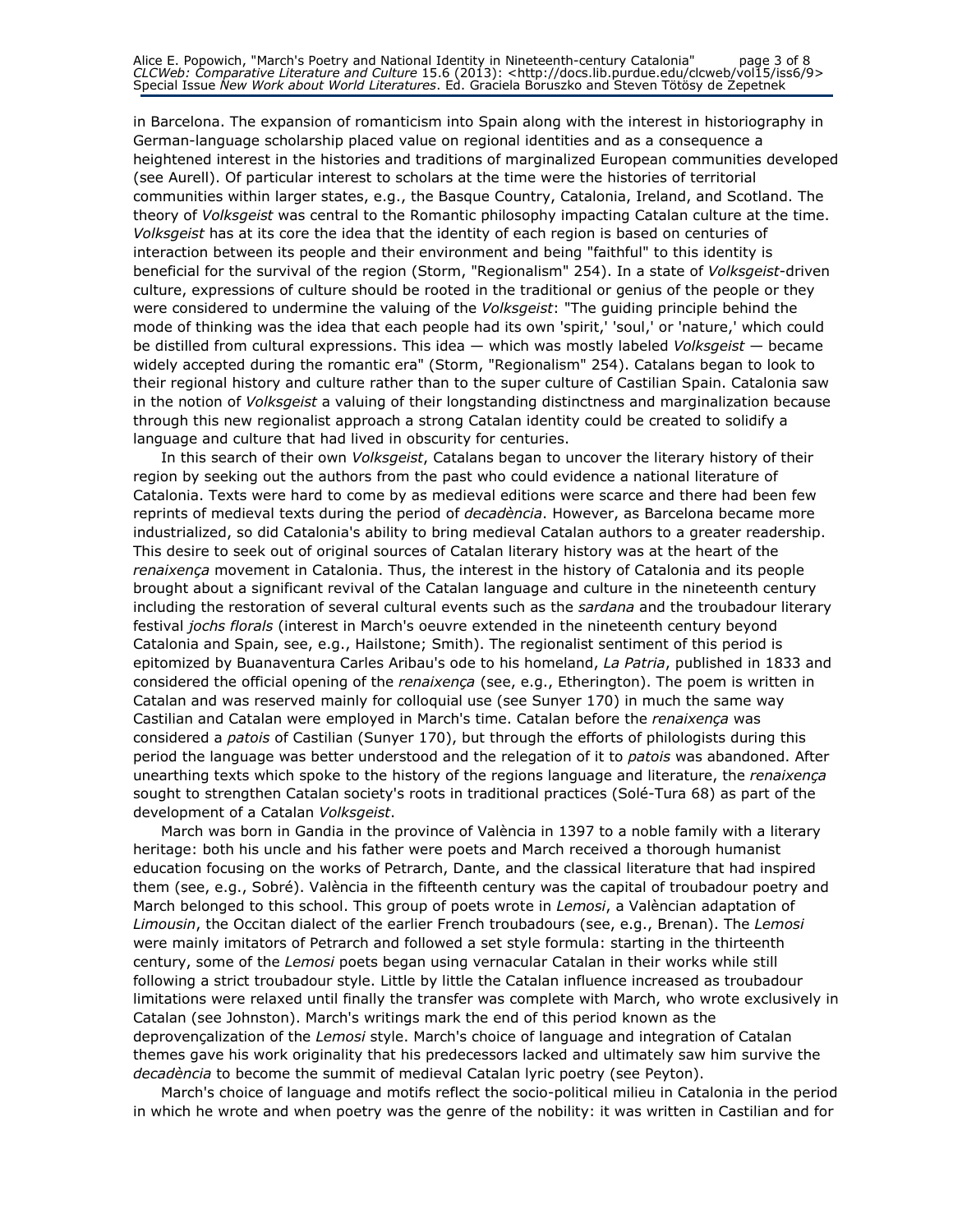their consumption (see Sobré). A new class of bourgeoisie was rising to power in Catalonia in this period and it wanted its own language and traditions reflected in the arts. March chose to move from the traditional language and motifs of the troubadours to a poetry written for the new elite in the bourgeois tongue (i.e., Catalan). J.M. Sobré argues that this could have only been a conscious decision. However, in my opinion March's move from Castilian to Catalan was not based purely on his voice being linked with his native tongue as some suggest, but on his desire to expand his audience beyond his aristocratic public. The instauration of the Trastamaras is one influencing factor along with an economic crisis in Catalonia. March began to enrich his texts with Catalan motifs and colloquialisms including imagery taken from sermons (see Sobré). Beyond the political reasons for his originality, there were artistic motivations as well. March was not satisfied to work within the constraints of troubadour poetry, which had become tired and overworked. In order to stand out and attract an audience, he would need to be different. His break with traditional forms and conventions of the Lemosi group he belonged to were necessary to distinguish himself from his competitors. March's most obvious deviation from the pack was the language he chose, but it was not only the form of his poetry that was new: it was also the imagery and references he chose to enliven it. March pulled symbols and expressions from colloquial Catalan to use in his poetry, weaving through his poems a common experience with the bourgeois culture of Catalonia of the time.

It might appear that March's choice to include Catalan terms in his poetry was an artistic preference, but his use of Catalan signals a political affiliation as well since it implies that his intended audience would shift from Castilian-speaking nobility to a Catalan readership based in the new mercantile bourgeoisie (see Archer, "Tradition"). Robert Archer explores March's controversial use of the traditional troubadour *maldit* and how he contradicts literary ethics at the time by naming the subject of his maldit-s ("Tradition" 379). March uses the *maldit* to attack the mercantile class of Barcelona by attacking the lover of Joan Junyents who was one of the four big cloth merchants during this period in Barcelona and March would have come into contact with him (see Archer, The Pervasive). Although it has been suggested that this attack on Junyents shows that March was positioning himself on the side of the nobility against the bourgeoisie, the references to Junyents are used in ways that bring the dynamic scenes of bourgeois Catalonia to life in March's poetry (Archer, "Tradition"). March also replaces a noble subject in his *maldit* for a bourgeois one within the context of a traditional *maldit*, a transfer that epitomizes the shift of power and importance between these two groups at the time. Archer points out that the Aragon court had long been inactive when March wrote his maldit-s and the nobility had no weight within the consells and *jurats* of València, now dominated by the bourgeois classes ("Tradition"). March was therefore reinterpreting traditional troubadour elements for his new bourgeois audience.

Catalan identity is depicted in March's poetry through his intense moral code, the most important trait of March's value system being that of seny (common sense). seny also implies a practicality and rationality that is a source of pride for Catalans and is a characteristic that Catalans feel sets them apart from the more fiery and impulsive national identity of Spain. Wendy L. Rolph discusses how March integrates the Catalan seny in his treatment of love and concludes that March's amorous discourse as a whole seeks to find balance between "contemplative love based in enteniment or seny" and the earthly love of the flesh (72; see also Cuenca i Almenar). The battle between the body and the mind is based in a medieval rhetoric (Rolph 71), but far from simply imitating previous discourse, March defines a unique Catalan perspective on the mind-body debate based on the preeminence of seny and the attainment of good through the physical world (see Lluedó-Guillem). In March's view of the mind-body battle, love had to be ruled by reason and he praised the woman whom he called *plena de seny* in his poetry as the emblem of this Catalan characteristic (Rolph 71).

Themes of loneliness and isolation are prevalent in March's poetry, as well as the power of seny and reason to overcome these emotions and sentiments which came to the forefront of the nationalist movement of the nineteenth century. March's idea that rebelling against one's obscurity and marginality is the only way to defend autonomy and liberty came to form the basis of emerging Catalan cultural identity (see Sanmartín). March needed only name the key symbols of Catalan identity in their native language and bring them into the light through his canto and thus his new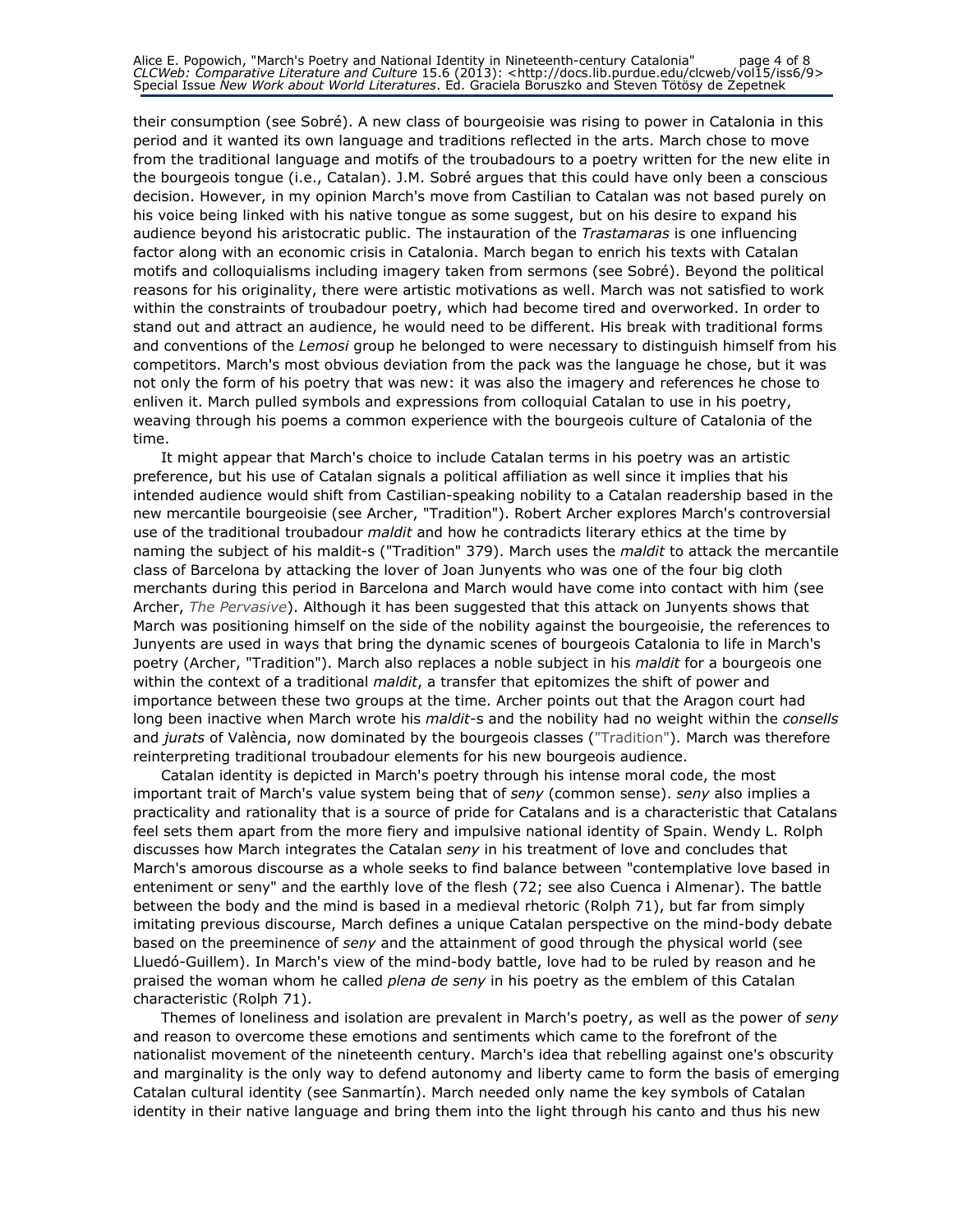Alice E. Popowich, "March's Poetry and National Identity in Nineteenth-century Catalonia" page 5 of 8 CLCWeb: Comparative Literature and Culture 15.6 (2013): <http://docs.lib.purdue.edu/clcweb/vol15/iss6/9> Special Issue New Work about World Literatures. Ed. Graciela Boruszko and Steven Tötösy de Zepetnek

readership full of romantic philosophy ready to embrace Catalan literature and culture. Another important figure in March's poetry is the natural landscape of Catalonia, an element closely linked to the forming of nationalist sentiment. Significant documentation exists which shows a link between the national identity in Catalonia and its geography, whereby the relationship between a people and their territory over the course of centuries forms their defining characteristics. Artists of the renaixença used Catalan geography as a way to unite their nation through common experiences. Mountains, the sea and other geographical elements are meant to idealize the beauty of the Catalan landscape and build a connection with regional pride to the land (see Etherington; see also Palacios González <http://dx.doi.org/10.7771/1481-4374.1905>). The Catalan landscape is integral to March's poetry, in particular the sea and the harsh coastline and he used geographic elements to represent his inner feelings: "the setting in which he saw his inner turmoil expressed in his natural surroundings" (Archer, The Pervasive 102). In nationalist Catalan literature in particular the tree came to symbolic importance and this initiated with March's poetry (Brady <http://dialnet.unirioja.es/servlet/articulo?codigo=2751463>; Leveroni). In one poem, March describes a starving man who must choose between two apples on the branch of a tree and seeing his pitiful situation must choose the closest to him or die (Poesia 32). The poem is focused on a love triangle, but within the context of the *renaixença*, it takes on new meaning whereby the famine in the poem now reads as Catalan culture starved for recognition and the choice to remain living relates to Catalonia as a region within the nation of Spain or as a distinct country of its own. It is in this way that March's use of geographic elements suggests that the relationship between the Catalan people and their territory was a long standing tradition in the poetry of their nation.

As the interest in March's writings grew in the renaixença, so did the need for editions of his work to be republished. The last editions of March's poetry was published in the sixteenth century and so there was a demand for revised versions of his poems, and the first reprint was in Barcelona in 1864, followed by another in 1884, and then another in 1888 which would be the last publication of March's works before the close of the century (see Peyton). It was in the writing of their literary history that Catalans developed their national identity and so it is important to understand the role that March's works would play in collective memory: "What is commonly called literary history is actually a record of choices. Which writers have survived their times and which have not depends on who noticed them and chose to record their notice" (Bernikow 3). The publication of March's works in the nineteenth century would serve other purposes than simply to give greater readership to a medieval poet. The nation building that was taking place within Catalonia now used literary historiography to prove that Catalonia had developed independently of the Spanish (see Brenan 7; see also Rodríguez González <http://dx.doi.org/10.7771/1481-4374.1913>) and thus March became a key figure in the history of Catalan literature and culture.

The first edition of March's oeuvre was by Francesch Pelayo Briz in 1864 in Barcelona entitled Obras de aquest poéta publicadas, tenant al deviant las editions de 1543, 1545, 1555 y 1560 (on a detailed printing history of March's oeuvre, see Lloret). The edition opens with a poem to the reader, followed by a dedication in which he explains that it was the recent renewal of the jochs florals that led him to publish March's poems. Briz gives another reason for his collection, namely that he has no intention to diminish the glory of Spain, but to relieve the shame of being Catalan: "My desire is none other than to enhance the prestige of the country and, without taking anything away from Spain, to not be ashamed of being Catalan and to instead consider it an honor" (unless indicated otherwise, all translations are mine) ("Mon anhel no es allie que lo de donar mes gloria al pais que, sens dei- xar de ser espanyol, no si avergonyeix de ésser català; al con- trari, ho tè com auna Gloria" [v]). There is also a letter of reply by a government official after the dedication, in which the official gives Briz permission to publish March's work and requests fifteen copies of the book which will be given out to winners of the jochs florals. The paratextual texts of the volume also suggest that March's should inspire young poets who were now building Catalan literature in his legacy.

In the biography of the poet that follows the dedication, we can find other indications of March's role in the political environment in Catalonia at the time. Diego de Fuentes, the author of the biography, writes that March's family was from Barcelona originally and much is made of the fact that the city was the principle residence of the March family and that the family's move to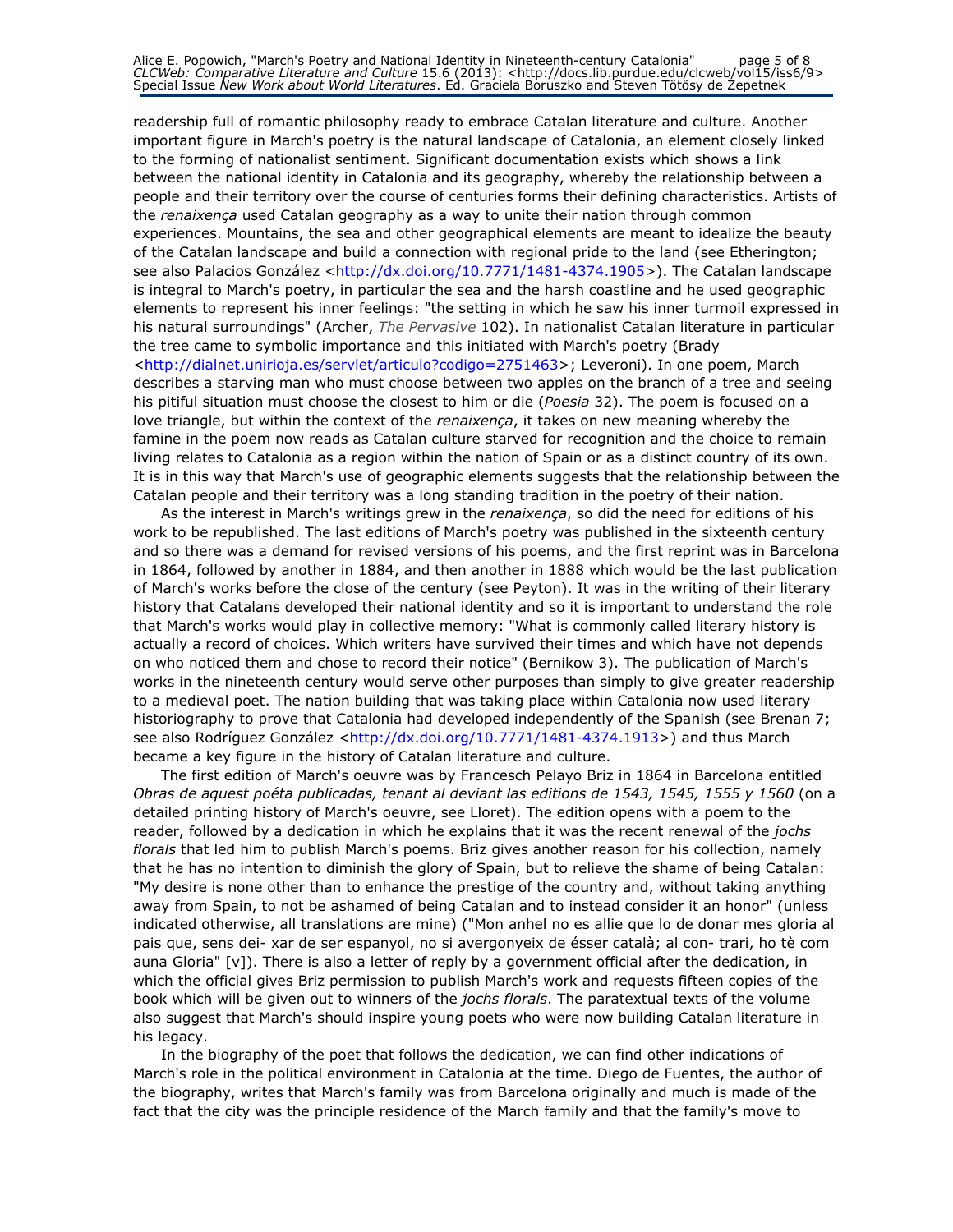Alice E. Popowich, "March's Poetry and National Identity in Nineteenth-century Catalonia" page 6 of 8 CLCWeb: Comparative Literature and Culture 15.6 (2013): <http://docs.lib.purdue.edu/clcweb/vol15/iss6/9> Special Issue New Work about World Literatures. Ed. Graciela Boruszko and Steven Tötösy de Zepetnek

València are of lesser importance in this account and through these remarks it is insinuated that March is not a Valèncian at heart, but that his family and literary heritage come from Barcelona and that the family left their "homeland" for València (Fuentes vii). It is obvious that Fuentes intends for the two Catalan cities to be separated in terms of their place in Catalonian history, with Barcelona being the historical center of all cultural and literary glories of Catalonia. A second biography is then placed after that of Fuentes, in order to provide more details of March's life. The author of this biography, Francesch Pelayo Briz, states that March's home was in València and Briz clarifies this later, when one of the authors of dedicatory sonnets to March calls him Catalan writing that March was Valèncian and not Catalan (xix). The confusion surrounding who was Catalan and who was not at the time is evident from this remark: in Briz's mind Barcelona was the capital of Catalonia and València was a separate region. More contradictory remarks are found in a series of dedicatory poems to March which follow the two biographies. One example is a dedicatory poem in which familiarity with March within the nineteenth-century literary culture of Barcelona and where the passing of the guard from March to the new Catalan poets is explored. The poet bemoans the fact that the grave of their celebrated poet has been lost making it impossible for the new generation of Catalan authors to pay their respects to March's oeuvre. This is indication that the recognition of March's legacy is equated with the recognition of the entire Catalan nation. Thus, the impact March and his poetry was having on the *renaixença* movement in Barcelona is evident.

In 1884 the Obras del poeta Valencia Ausiàs March publicadas tenint al devant las edicions de 1539, 1545, 1555 y 1560 was published in Barcelona edited by Francesch Fayos y Antony. The dedication by Fayos y Antony is nearly an exact copy of the 1864 edition both in its wording and its format, but with all the terms relating to Barcelona are converted to Valencia. Twenty years after the first reprint of March's works in Barcelona, València wanted to set up their own joch florals to bring the center of cultural Catalonia to the city. Rather than being dedicated to a government official, the Valèncian edition is dedicated to Rat Penat, a society that supported the cultural heritage of València. Fayos y Antony states the motivation to publish the collection is in order to give glory to the country (país) from which March's poetry was born. We can see how this prologue was used to discuss much more than the poetic works of March in order to enter into discussions on what it meant to be Spanish, Basque, Catalan, and Valèncian. As Catalan identity began to take shape both Barcelona and València began positioning themselves to be the capital of the region. Relevant is that we can see in these paratexts to the various editions of March's oeuvre that the ownership of March was at the heart of the debate. In the 1884 edition, the response letter from Rat Penat is included and places the publication of March's poems within a larger political agenda. Fayos y Antony defends a more national endeavor writing that they intend to bring glory to all without trying to maintain the vanity of a particular province (9). What is unclear is whether the nation they are referring to is Spain or Catalonia and thus their text serves as a lesson to Barcelona to put the Catalonian identity and pride before their own. At the end of the prologue Fayos y Antony unveils the goal to see a monument erected to March in València (27).

The last edition of March's oeuvre in the nineteenth century was published in 1888 in Barcelona entitled Les obras del valeros cavaller y elegantíssim poeta Ausiàs March. This edition has no editor, preface, introduction, or dedication but a series of five poems by other authors dedicated to March. The final pages indicate that the book was published in honor of the Catalan language in Barcelona. I think that the politics of publishing with regard to this last edition was in the context that the renaixença movement was concerning itself more with the cultural and linguistic renewal of Catalonia and less with the literary history of the region. With regard to the text proper there is little editorial work and therefore little to draw from in terms of the motivations and agendas of the publisher. March's place in the cultural revival can be found in other publications of the time and a key example is Víctor Balaguer's Historia de Cataluña y de la Corona de Aragón (1860-1863) and that has a lengthy digression about March claiming he was not only a great poet, but a valiant horseman and intrepid in battle (351-52). The tone is reverential and March is shown to be a member of the Aragon court. While this was not the case because March was of minor nobility, the desire to connect him with the Catalano-Aragonese royal dynasty is based on nationalist sentiment which viewed the fall of Catalan culture in the fifteenth century and the beginning of the period of decadència in the sixteenth century as a direct consequence of the fall from power of the kings of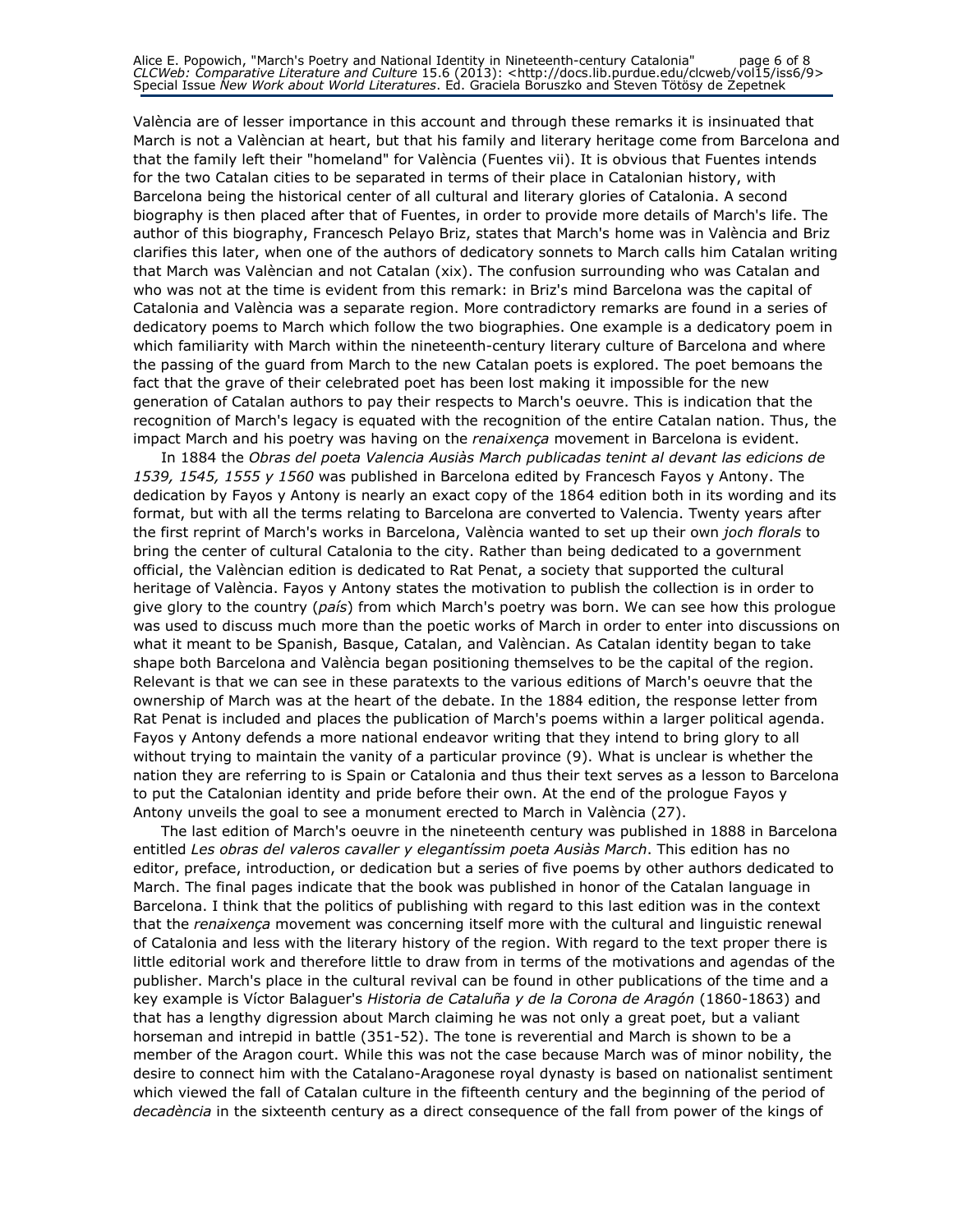Aragon (see Woolard 17-18). Thus the literary decline is paired with the political and March is a perfect figure to illustrate both.

March's influence in the nineteenth century can be found also in the visual arts. At the end of the century, the elite classes required greater support to move the nationalist movement forward and they saw the inclusion of the lower classes as essential to the movement's success because the visual arts were a way to incite nationalist feeling among a wider audience than could be reached through literature (Storm, "Painting" 558). Thus, the notion of the Catalan Volksgeist found its way into the visual arts with painters taking inspiration from the landscapes of Catalonia and the relationship between the people and their surroundings and this was used for political purposes: "the pictures of these artists also had a clear ideological message. More than with the aggressive and exalted gospel of the new nationalist prophets, their works should be associated with a new, more widely supported phase in the nation-building process (Storm, "Painting" 570-80). For example, Joaquín Sorolla y Bástida (1863-1923) was one of the central painters to embrace the regionalist movement and being Valèncian, he knew of March's oeuvre and painted a portrait of him. We can see referencing to one of March's better-known poems, "Veles e vents," and in many of Sorolla's paintings we find windswept seascapes and ships' sails tossed in the wind. Further, the poem was referenced by the singer Raimon (aka Ramon Pelegero Sanchis) and most recently in València unveiled an architectural homage to March called "Veles e vents." Sorolla's use of March's motives in his paintings shows that the poet's influence transcended media and class. More evidence of March's impact on Catalan identity exists of course beyond the nineteenth century and shows that he remains the most important figure of the region's cultural, literary, and linguistic heritage.

In conclusion, March represents Catalan identity because his personal story and his oeuvre mirror the changes which occurred in Catalonia in the wake of the industrial revolution. The language, style, and content which made March an original in his own time allowed future generations to relate to him more than his peers and the use of his oeuvre for political means in order to create a separate cultural identity is located in the contexts of similar situations of nineteenth-century European multi-ethnic states where regional and ethnic identities were developed against central governments which, in turn, intended to homogenize. Thus — whether identity formation within nation states is considered negatively or positively — such situations suggest the social relevance of literature and culture which is an important factor with regard to the position of the arts in the past or present.

#### Works Cited

Archer, Robert. The Pervasive Image: The Role of Analogy in the Poetry of Ausiàs March. Amsterdam: John Benjamins, 1985.

Archer, Robert. "Tradition, Genre, Ethics and Politics in Ausiàs March's 'Maldit'." *Bulletin of Hispanic Studies* 68.3 (1991): 371-82.

Aurell, Jaume. "La Formación del imaginario histórico del nacionalismo catalán, de la renaixença al noucentisme (1830-1930)." Historia contemporánea 22 (2001): 257-88.

Balaguer, Víctor. Historia de Cataluña y de la corona de Aragón. Barcelona: S. Manero, 1861-63.

Bellveser, Ricardo, ed. La poesia d'Ausiàs March i el seu temps. València: Institució Alfons el Magnànim, 2010. Bernikow, Louise. The World Split Open: Four Centuries of Women Poets in England and America, 1552-1950. New York: Vintage, 1974.

Brady, Jennifer. "El arbol y la nación. La creación de nacionalidad Catalana en dos obras noucentistes." Espéculo: Revista de Estudios Literarios 40 (2008):

<http://dialnet.unirioja.es/servlet/articulo?codigo=2751463>.

Brenan, Gerald. The Literature of the Spanish People. Cambridge: Cambridge UP, 1951.

Cuenca i Almenar, Salvador. "El seny contra l'enteniment al poema 4 d'Ausiàs March." Llengua & Literatura 16 (2005): 33-55.

Edles, Laura Desfor. "A Culturalist Approach to Ethnic Nationalist Movements: Symbolism and Basque and Catalan Nationalism in Spain." Social Science History 23.3 (1999): 311-55.

Etherington, John. "Nationalism, Nation and Territory: Jacint Verdaguer and the Catalan Renaixença." Ethnic and Racial Studies 33.10 (2010): 1814-32.

Fayos y Antony, Francesch. Obras del poeta València Ausiàs March publicadas tenint al devant las edicions de 1539, 1545, 1555 y 1560. Barcelona: Joan Roca y Bros, 1884. n.p.

Fuentes, Diego de. Ausiàs March, Obras de aquest poéta, publicadas, tenint al devant las edicions de 1543, 1545, 1555 y 1560. Ed. Francesch Pelayo Briz. Barcelona: Ferrando Roca, 1864.